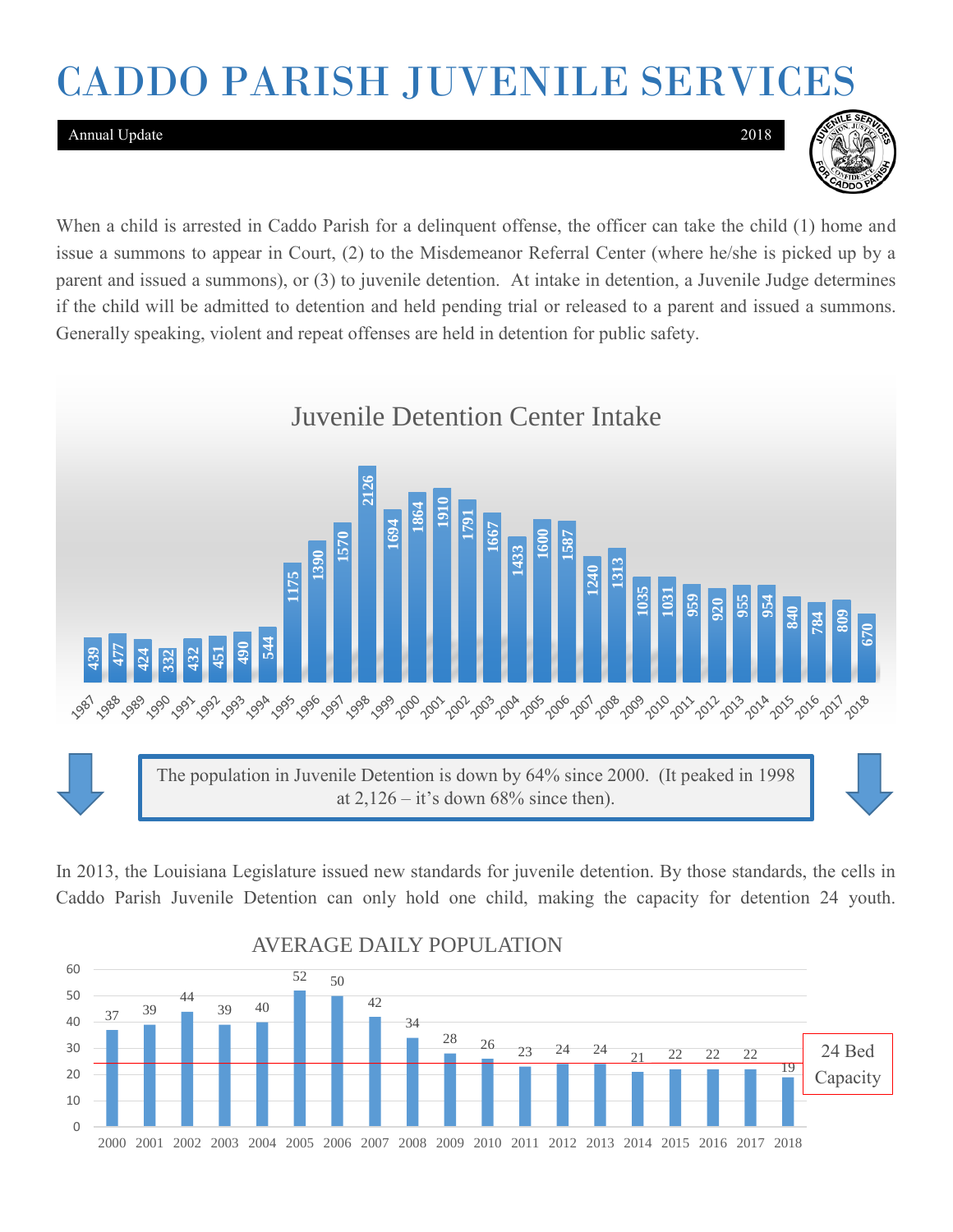In the mid-1990's, concern about juvenile crime across the nation increased and use of detention for non-violent and low-level charges increased as well. In 2005, Juvenile Court began utilizing alternatives to detention, beginning with Conflict Resolution (CR), which handles most school fights in Caddo Parish. In 2009, the Misdemeanor Referral Center (MRC) opened, taking in low-level and non-violent offenses. In 2010, the Court added a diversion program, Restorative Justice (RJ), for first-time offenders with less serious offenses. Using these alternatives to detention allows the Court to address each child's misconduct without exposing them to the negative influences of detention.



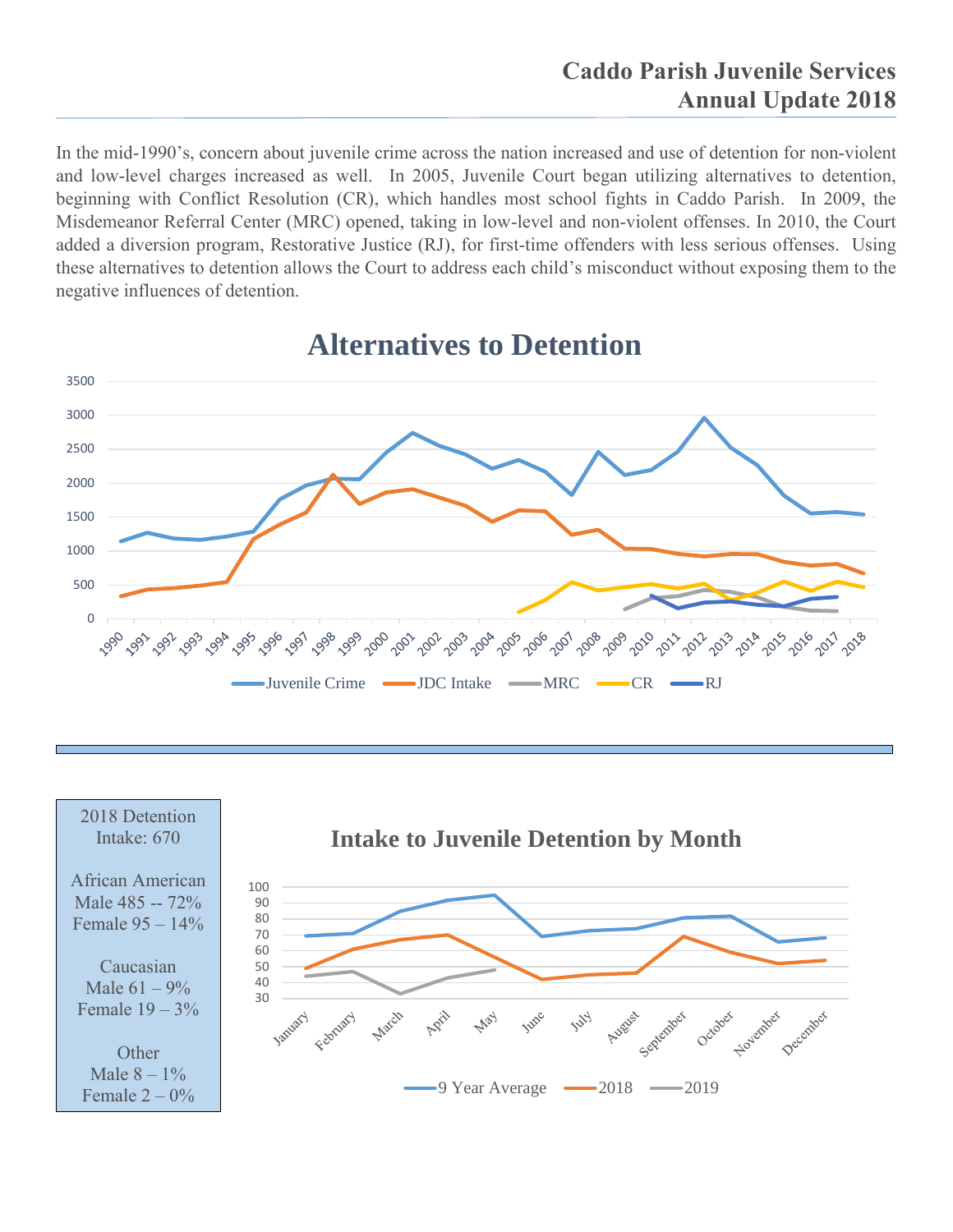The Detention Center holds children who are pending trial. When a child is sentenced to prison, they are placed in State Custody with the Office of Juvenile Justice. Historically, Caddo Parish has had the highest Custody Rate in the State. **But, since 2010, children from Caddo Parish in State Custody is down 53%.**

### Children in State Custody from Caddo Parish



**Lower detention numbers save Parish taxes. Lower State custody rates save State taxes.**

#### **INNOVATIVE PROGRAMS:**

Caddo Parish was the first Juvenile Court in the State to have a **Juvenile Drug Court**, a **Juvenile Mental Health Court**, a **Family Preservation Court** and a **Human Trafficking Court**.

**CADDO PARISH JUVENILE SERVICES Incarcerating fewer children, providing an annual savings of over \$3,000,000 in Parish taxes.**

**More than 150 Community Based Programs utilized by the Probation Staff, including:**

- Volunteers for Youth Justice
- The Community Foundation of North Louisiana
- Community Based GED/Hi-Set Programs
- American Marine Institute (Alternative Education Program)
- Goodwill Industries Job Training program
- Mental Health Rehabilitation Programs
- Shreveport Job Corps
- Louisiana National Guard Youth Challenge Program
- Caddo Parish Sheriff's Anger Management Program and Personal Responsibility Program
- Shreveport Green
- Community Services Sites in the Parish